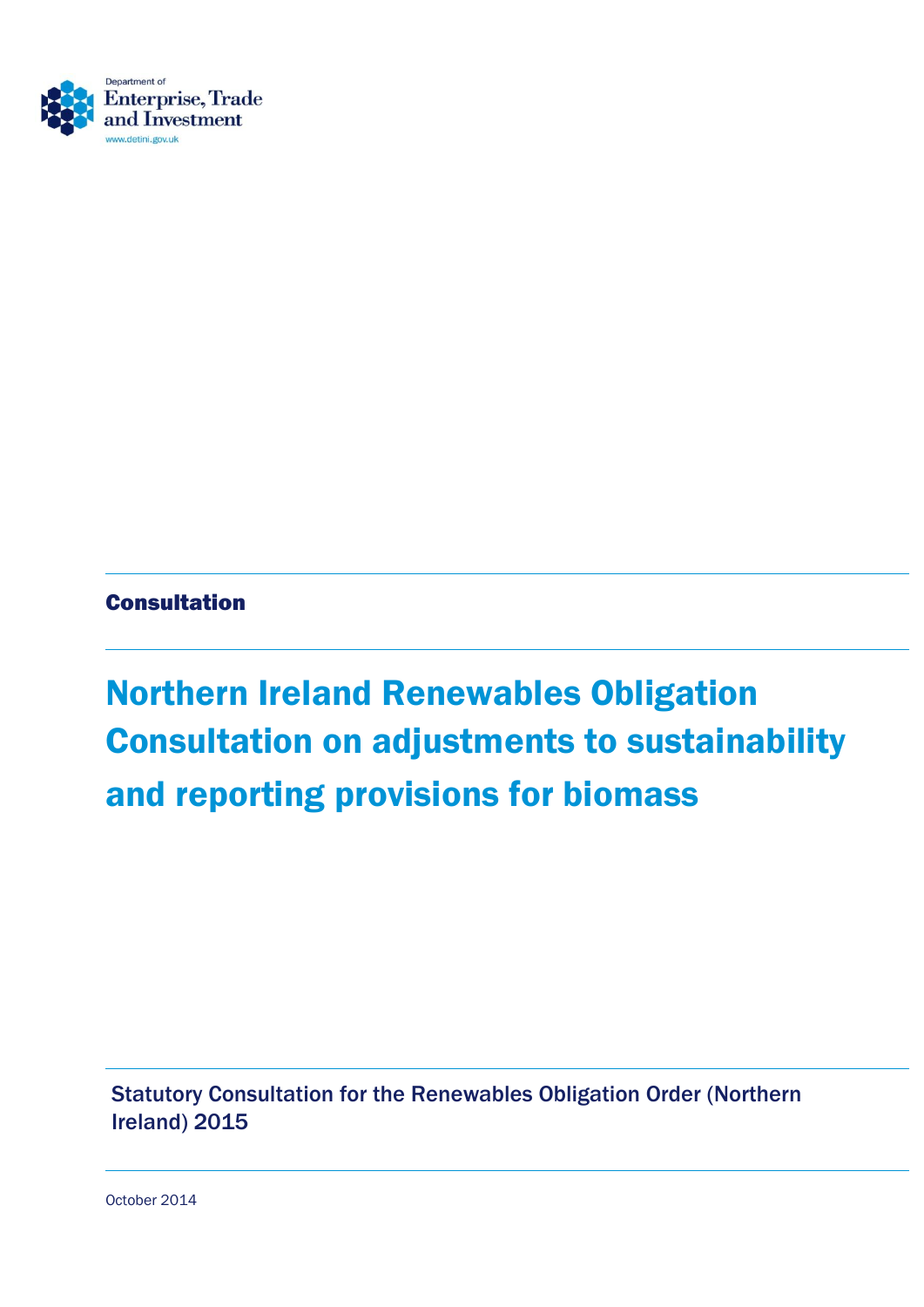# Contents

# 1

**Introduction** Page 3

# 2

Adjustments to sustainability and reporting provisions for biomass Page 6

#### Annex A

Equality Assessment Page 16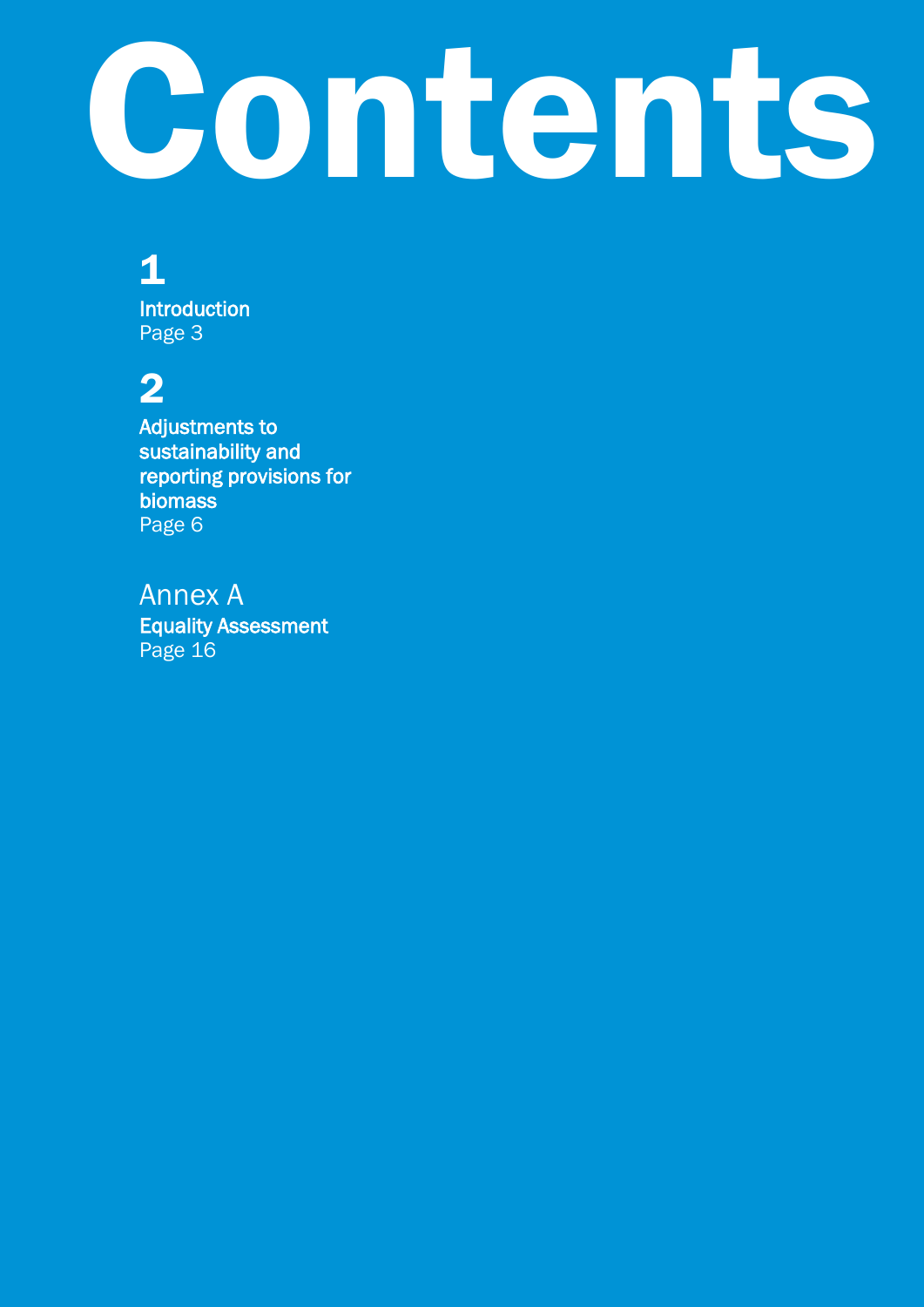## INTRODUCTION



#### Purpose of the consultation

1.1 This consultation sets out proposals by the Department of Enterprise, Trade and Investment (the Department) on further proposals related to biomass sustainability reporting.

#### Adjustments to biomass reporting provisions

- 1.2 Following consultation in 2012, DETI, in line with the rest of the UK, decided to make sustainability criteria mandatory for support under the NIRO from April 2015, for stations of 1 megawatt (MW) and above that use solid biomass or biogas. Both the Department of Energy and Climate Change (DECC) and DETI held further supplementary consultations on biomass sustainability and affordability during 2012/2013.<sup>1</sup> In June 2014 DECC launched an additional short consultation on adjustments to sustainability and reporting provisions for biomass2. This consultation closed on 14 July 2014 and a Government Response was published on 12 August 2014.<sup>3</sup> The Scottish Government published a consultation on 13 August 2014 based on DECC's consultation response.<sup>4</sup>
- 1.3 Northern Ireland has previously remained consistent with the rest of the United Kingdom in relation to biomass sustainability matters and we are not aware of any Northern Ireland specific reasons for adopting a different policy stance to DECC. However, it is expected that this consultation process will either confirm this view or produce evidence-based rationale for a different approach, where necessary.
- 1.4 This consultation seeks views on five proposed adjustments to sustainability and reporting provisions for biomass.

<sup>1</sup> <sup>1</sup> <u>[http://www.detini.gov.uk/niro\\_2012\\_consultation\\_on\\_solar\\_pv\\_and\\_biomass.pdf](http://www.detini.gov.uk/niro_2012_consultation_on_solar_pv_and_biomass.pdf)</u>

[https://www.gov.uk/government/uploads/system/uploads/attachment\\_data/file/320567/biomass\\_sustainability\\_consultati](https://www.gov.uk/government/uploads/system/uploads/attachment_data/file/320567/biomass_sustainability_consultation.pdf)  $rac{\text{on.pdf}}{\text{attna}}$  $rac{\text{on.pdf}}{\text{attna}}$  $rac{\text{on.pdf}}{\text{attna}}$ 

<https://www.gov.uk/government/consultations/biomass-sustainability>

<sup>4</sup> <http://www.scotland.gov.uk/Topics/Business-Industry/Energy/Obligation-12-13/BiomassConsult2014>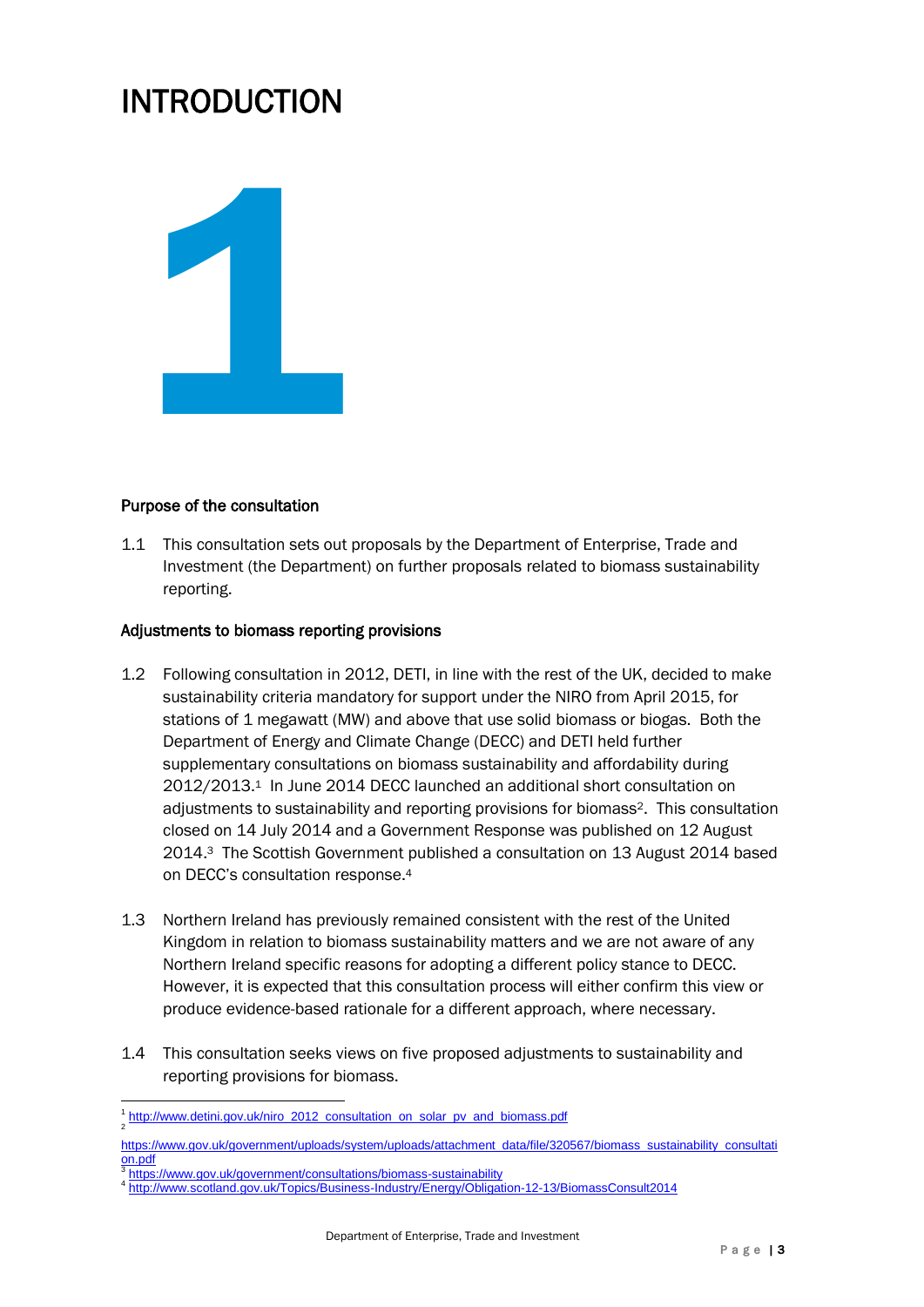#### Consultation Process

1.5 The 4 week consultation closes for responses on 11 November 2014.

#### Implementation

1.6 The proposed changes on adjustments to sustainability and reporting provisions for biomass will come into operation on 1 April 2015. Changes will be made through a consolidated Renewables Obligation Order (Northern Ireland) 2015 and is contingent on obtaining approval of the Northern Ireland Assembly.

#### How to respond to this consultation

1.7 Responses to this consultation should reach DETI on or before 11 November 2014 and should be sent, preferably by e-mail, to:

#### [NIRO2015@detini.gov.uk](mailto:NIRO2015@detini.gov.uk)

or by post to:

| <b>Renewable Electricity Branch</b>            |
|------------------------------------------------|
| Department of Enterprise, Trade and Investment |
| Netherleigh                                    |
| <b>Massey Avenue</b>                           |
| <b>BELFAST</b>                                 |
| <b>BT4 2JP</b>                                 |

All responses should include the name and postal address of the respondent.

#### Confidentiality & Data Protection

- 1.8 Your response may be made public by DETI and placed on the DETI website as part of the consultation process. If you do not want all or part of your response or name made public, please state this clearly in the response by marking your response as 'CONFIDENTIAL'. Any confidentiality disclaimer that may be generated by your organisation's IT system or included as a general statement in your fax cover sheet will be taken to apply only to information in your response for which confidentiality has been specifically requested.
- 1.9 Information provided in response to this consultation, including personal information, may be subject to publication or disclosure in accordance with the access to information regimes (these are primarily the Freedom of Information Act 2000 (FOIA) and the Data Protection Act 1998 (DPA)). If you want other information that you provide to be treated as confidential, please be aware that, under the FOIA, there is a statutory Code of Practice with which public authorities must comply and which deals, amongst other things, with obligations of confidence.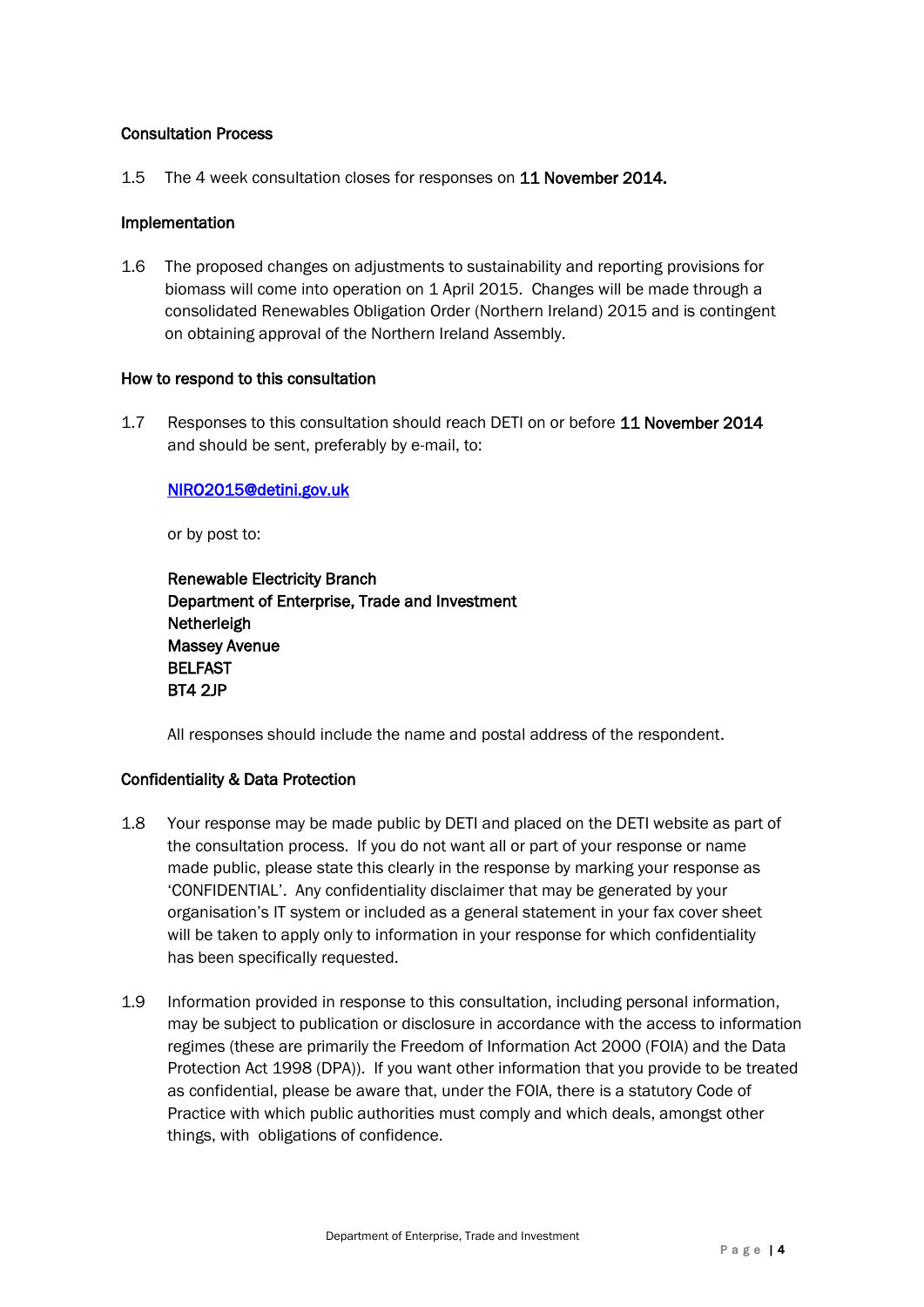1.10 In view of this, it would be helpful if you could explain to us why you regard the information you have provided as confidential. If we receive a request for disclosure of the information we will take full account of your explanation, but we cannot give an assurance that confidentiality can be maintained in all circumstances. An automatic confidentiality disclaimer generated by your IT system will not, of itself, be regarded as binding on the Department*.* 

#### Copies of the Consultation

- 1.11 This Consultation document is being produced primarily in electronic form and may be accessed on the DETI Energy website: [www.energy.detini.gov.uk](http://www.energy.detini.gov.uk/) or may be obtained from the address above or by telephoning 028 9052 9240.
- 1.12 If you require access to this Statutory Consultation document in a different format eg Braille, disk, audio cassette, larger font – or in a minority ethnic language please contact the Department on 028 9052 9240 and appropriate arrangements will be made as soon as possible.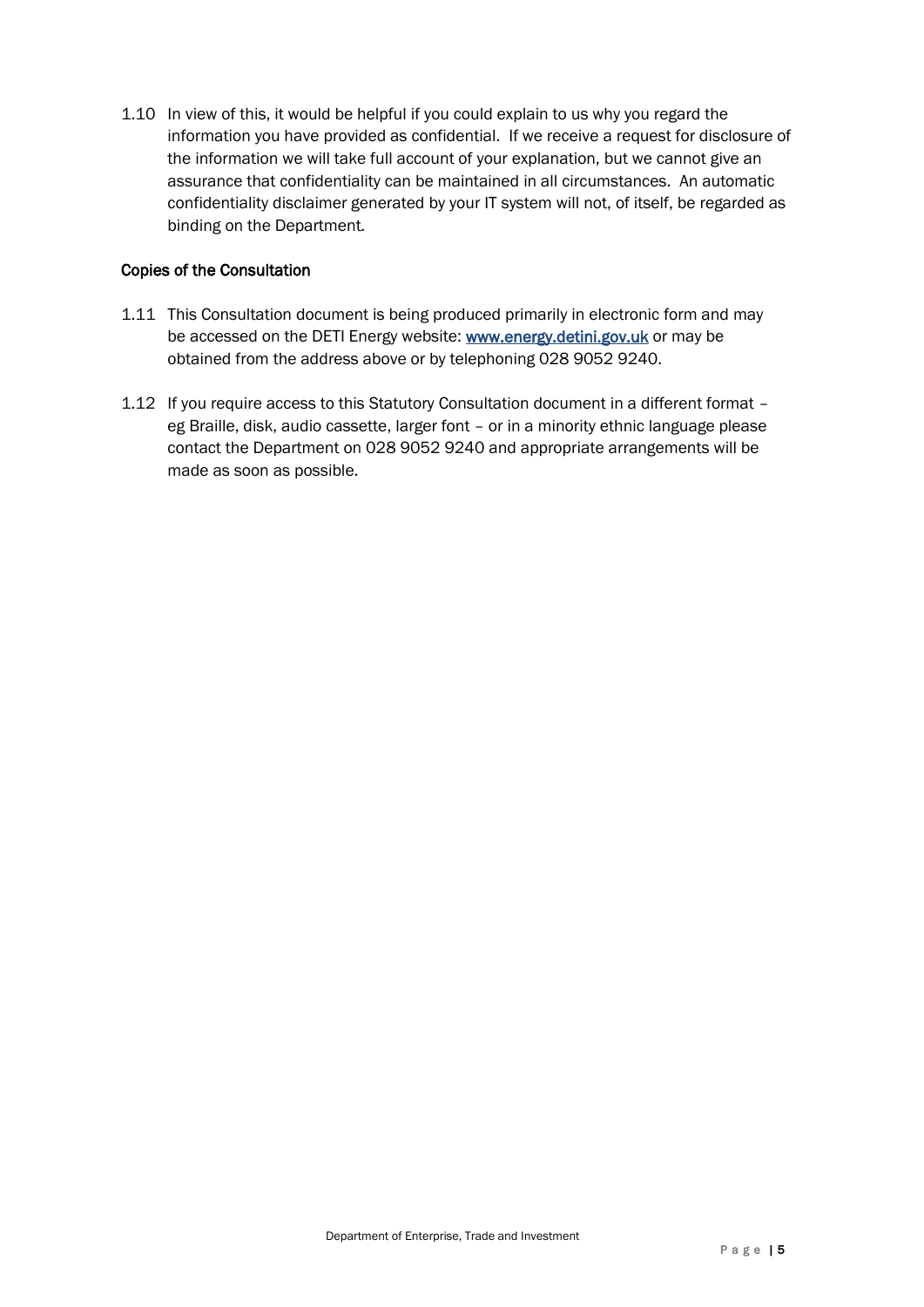## ADJUSTMENTS TO SUSTAINABILITY AND REPORTING PROVISIONS FOR BIOMASS



#### **Background**

- 2.1 Biomass fuels used for electricity generation come from a range of sources and locations, including forestry management, sawmill residues, perennial energy crops, agricultural residues such as straw, and wastes such as sewage. Imports from the EU, North America and potentially developing countries will play an important part alongside expanding home-grown supplies (wood, straw, animal wastes, etc.). The majority of the biomass used for UK electricity generation is expected to be imported.
- 2.2 Reporting requirements on the use of biomass under the Northern Ireland Renewables Obligation (NIRO) were introduced in 20091. The Renewable Energy Directive brought in mandatory sustainability criteria for bioliquids, which were incorporated into the NIRO in 20112. At the same time, the reporting requirements for solid biomass and biogas were expanded to require reporting against greenhouse gas (GHG) emissions criteria and land criteria, largely based on the sustainability criteria for bioliquids. These required generators to report whether the biomass they had used had been sourced from a type of 'protected land' and to provide details of the GHG emissions associated with its production and use.
- 2.3 Following consultation in 2012, DETI, in line with the other two ROs, decided to make the sustainability criteria mandatory for support under the NIRO from April 2015, for stations of 1 MW and above that use solid biomass or biogas. DETI's response3, published in October 2013, made some further changes to the sustainability criteria and reporting requirements for solid biomass and biogas. Full details are set out in our October 2013 government response.

 $\overline{a}$ 1 <http://www.legislation.gov.uk/nisr/2009/154/contents/made>

<sup>2</sup> <http://www.legislation.gov.uk/nisr/2011/169/contents/made>

<sup>&</sup>lt;sup>3</sup> [http://www.detini.gov.uk/government\\_response\\_to\\_biomass\\_sustainability\\_consultation.pdf?rev=0](http://www.detini.gov.uk/government_response_to_biomass_sustainability_consultation.pdf?rev=0)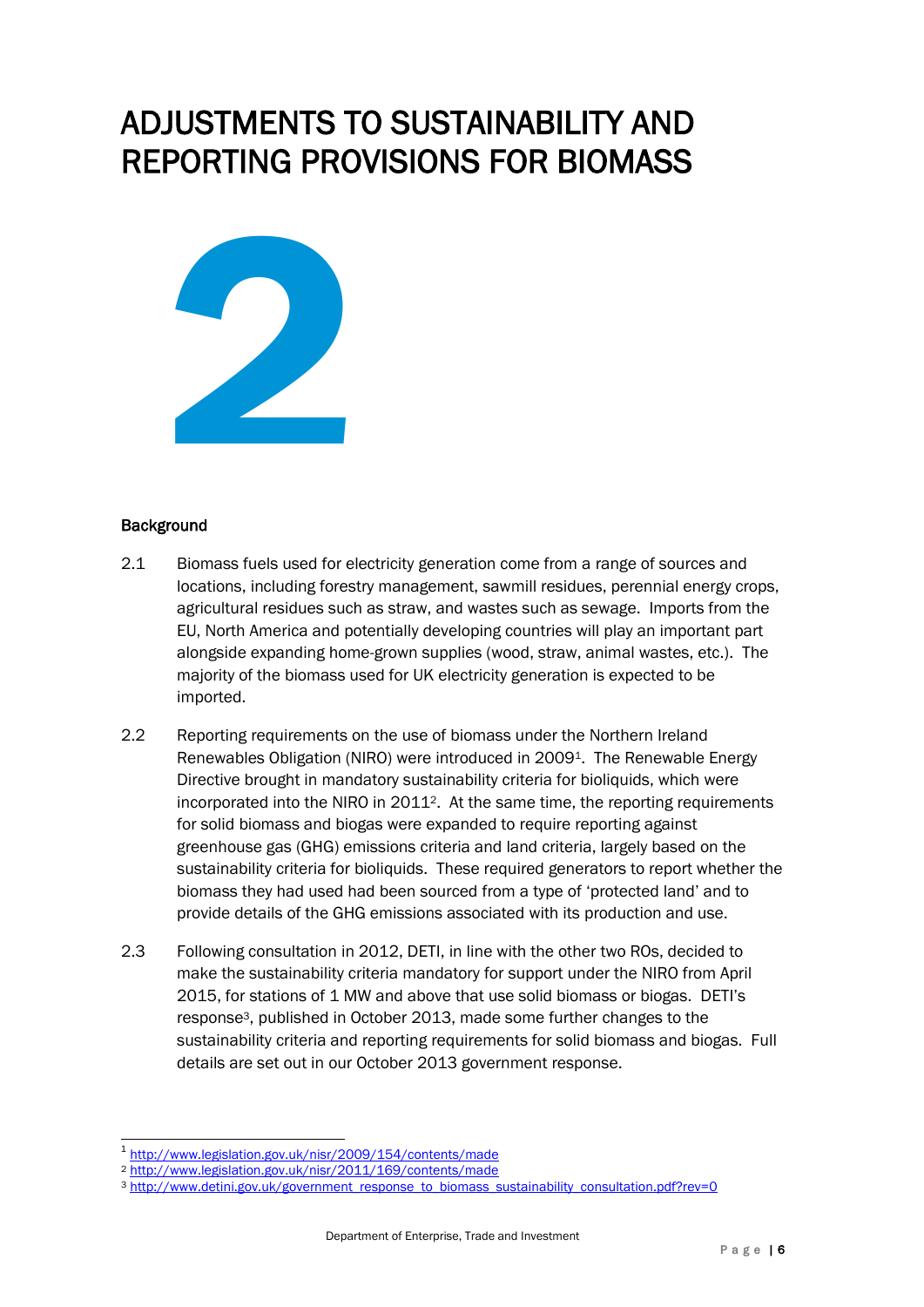2.4 In June 2014, DECC launched an additional consultation seeking views on five proposed adjustments to the biomass sustainability and reporting provisions for biomass<sup>1</sup>. DECC's consultation closed on 11 July 2014 and a government response issued on 12 August 2014. The Scottish Government published its consultation on 13 August 2014 based on DECC's consultation response. DETI is not aware of any Northern Ireland specific reasons to adopt a different position to GB and the relevant proposals contained in this chapter are broadly in line with those published in DECC's consultation and subsequent response of August 2014.

#### Northern Ireland Renewable Heat Incentive (RHI)

2.5 The DECC and Scottish Government consultations make proposals related to biomass sustainability in the Renewable Heat Incentive. These are excluded from the Northern Ireland consultation. Whilst the final policy has yet to be agreed, biomass sustainability measures under the Northern Ireland RHI are likely to be comparable to provisions under the Renewables Obligation (RO).

#### Summary of proposals

#### Proposal 1 – To revise the 'Saw Logs' definition in the NIRO

- 2.6 Saw logs are the higher quality parts of trees which can be used for furniture and other valuable uses. It is undesirable, in climate change and economic terms, to use saw logs for energy. Generators over 50kW are therefore required to report under the RO on the amount of saw logs they use for electricity generation, although this has no impact on support received.
- 2.7 The current saw logs definition (which was included in the Renewables Obligation (Amendment) Order (Northern Ireland) 20142) is based on tree age (the trunk of trees of 10 years and over). The majority of respondents to DECC's consultation agreed that the current definition of saw logs is likely to result in inaccurate reporting as in practice it will be the form of tree, local geography and climate, growth rates and local sawmill markets that will determine what is suitable quality for sawing.
- 2.8 In the feedback to DECC, there was a general consensus that there is no single workable definition that is likely to be able to capture all of these variables and that, as such, a definition that is clear but flexible enough to reflect local sawmill practices should be used. In line with DECC, DETI therefore proposes to replace the current definition of saw logs in The Renewables Obligation (Amendment) Order (Northern Ireland) 2014 with a requirement for generators to use a definition for saw logs which matches the local specifications for saw logs in operation where the wood originates. This would mean that generators would be required to report against the definition of saw logs which matches the local specifications for saw logs
- 1 1

[https://www.gov.uk/government/uploads/system/uploads/attachment\\_data/file/320567/biomass\\_sustainabil](https://www.gov.uk/government/uploads/system/uploads/attachment_data/file/320567/biomass_sustainability_consultation.pdf) [ity\\_consultation.pdf](https://www.gov.uk/government/uploads/system/uploads/attachment_data/file/320567/biomass_sustainability_consultation.pdf)

<sup>2</sup> <http://www.legislation.gov.uk/nisr/2014/146/contents/made>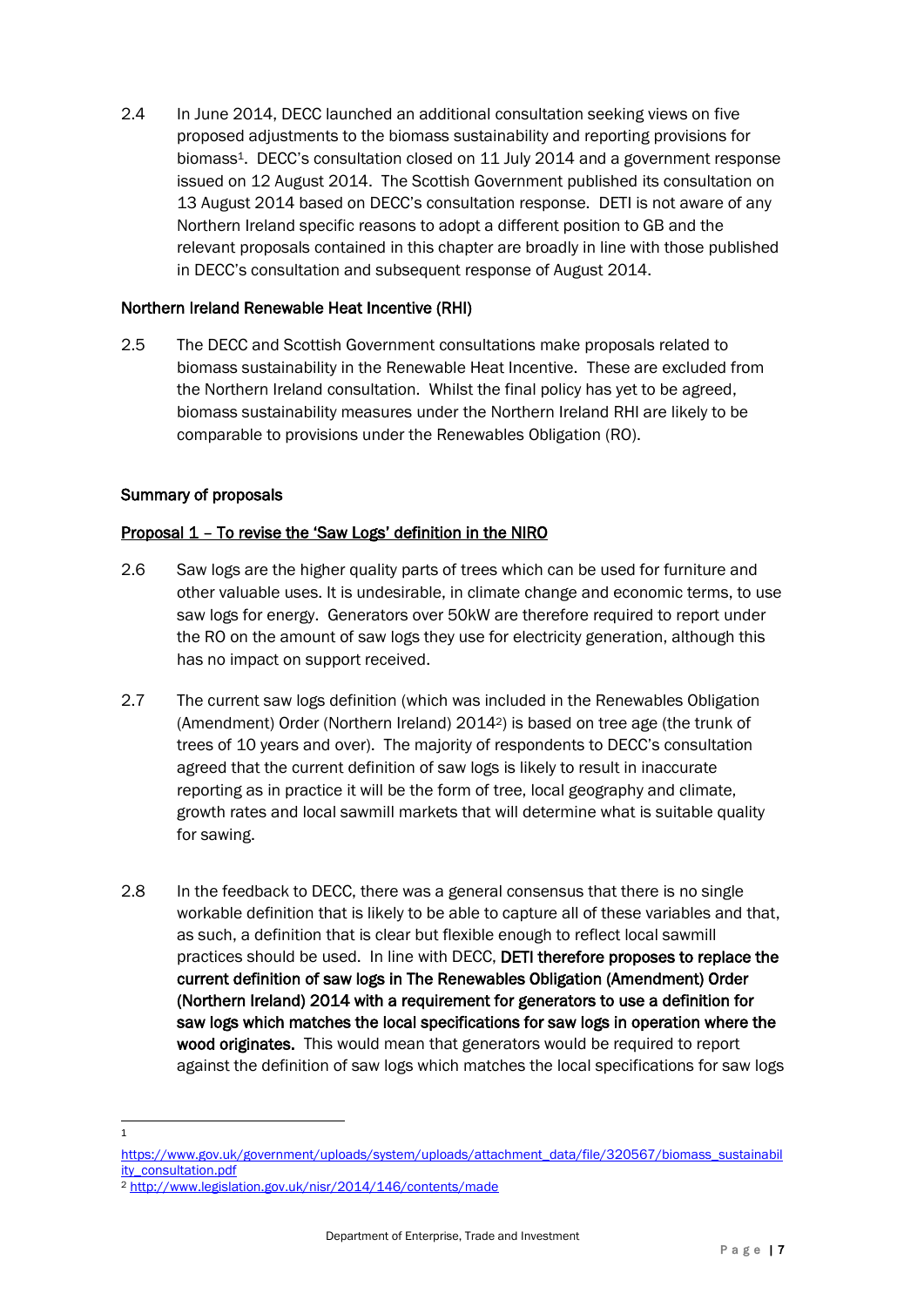in place where the sawmill operates and to reference details of the local specification used.

- 2.9 In DECC's consultation it was proposed that these specifications could, for example, be published standards – such as the Forestry Commission Field Book definition of 'green saw logs' as described in Table  $1<sup>1</sup>$  of the Field Book - the definitions of saw logs used in national reporting, or the size and quality requirements specified by local saw/lumber mills. If the wood meets the local specification, it is a saw log and should be reported as such in the profiling data report. Generators would need to provide details of the local or national specification that had been used.
- 2.10 In its response issued in August, DECC confirmed that where details of relevant local specifications are not available, generators should report against the UK specifications set out in Table 1 of the 'Forestry Commission Field Book 9 – Classification and Presentation of Soft Saw logs'. Therefore, in line with DECC, if details of local or national specifications are not available, DETI proposes that generators could, as a default option, report against the local UK specifications set out in the Forestry Commission Field Book.
- 2.11 This should ensure that the data being collected more closely matches the type and quality of timber actually being used by saw mills in the UK and overseas to produce quality products. This should prevent the under or over reporting of saw logs use for *energy.*

#### Proposal 2 - To reconsider the reporting requirements for tree species in the NIRO

- 2.12 The Renewables Obligation (Amendment) Order (Northern Ireland) 2014, together with the other two ROs, introduced the requirement for generators to report on the species of wood they use for energy generation. This requirement provides information on the type of wood being used (and imported) for energy generation. This reporting provision was included to enable the monitoring of the types of trees that are being used for energy and whether any endangered or declining species are being used. Another potentially relevant requirement exists under the EU Timber Regulation<sup>2</sup> which requires operators who place timber or timber products on the internal market for the first time to use a due diligence system which includes the common name of tree species and, where applicable, its full scientific name.
- 2.13 Respondents to DECC's consultation confirmed that it can be difficult in practice for generators to report on the tree species (i.e. the full scientific name) for wood that has originated from several areas of mixed woodland and for non waste residues such as saw mill residues. Therefore, based on the positive responses to the DECC consultation and DECC's final policy decision, DETI proposes to make this reporting requirement more workable, by replacing the 'tree species' reporting requirement

 $\overline{a}$ 

<sup>&</sup>lt;sup>1</sup> The Forestry Commission Field Book 9 Classification & Presentation of soft wood saw logs 2nd Edition 1993 contains a detailed definition for green saw logs in Table 1 which includes "*minimum length is 3 m with minimum top diameter of 16cm"* A copy of the Field Book can be viewed on the DECC website at: <https://econsultation.decc.gov.uk/decc-policy/biomass-sustainability>

<sup>2</sup> Regulation (EU) No 995/2010 of the European Parliament and of the Council of 20 October 2010 laying down the obligations of operators who place timber and timber products on the market.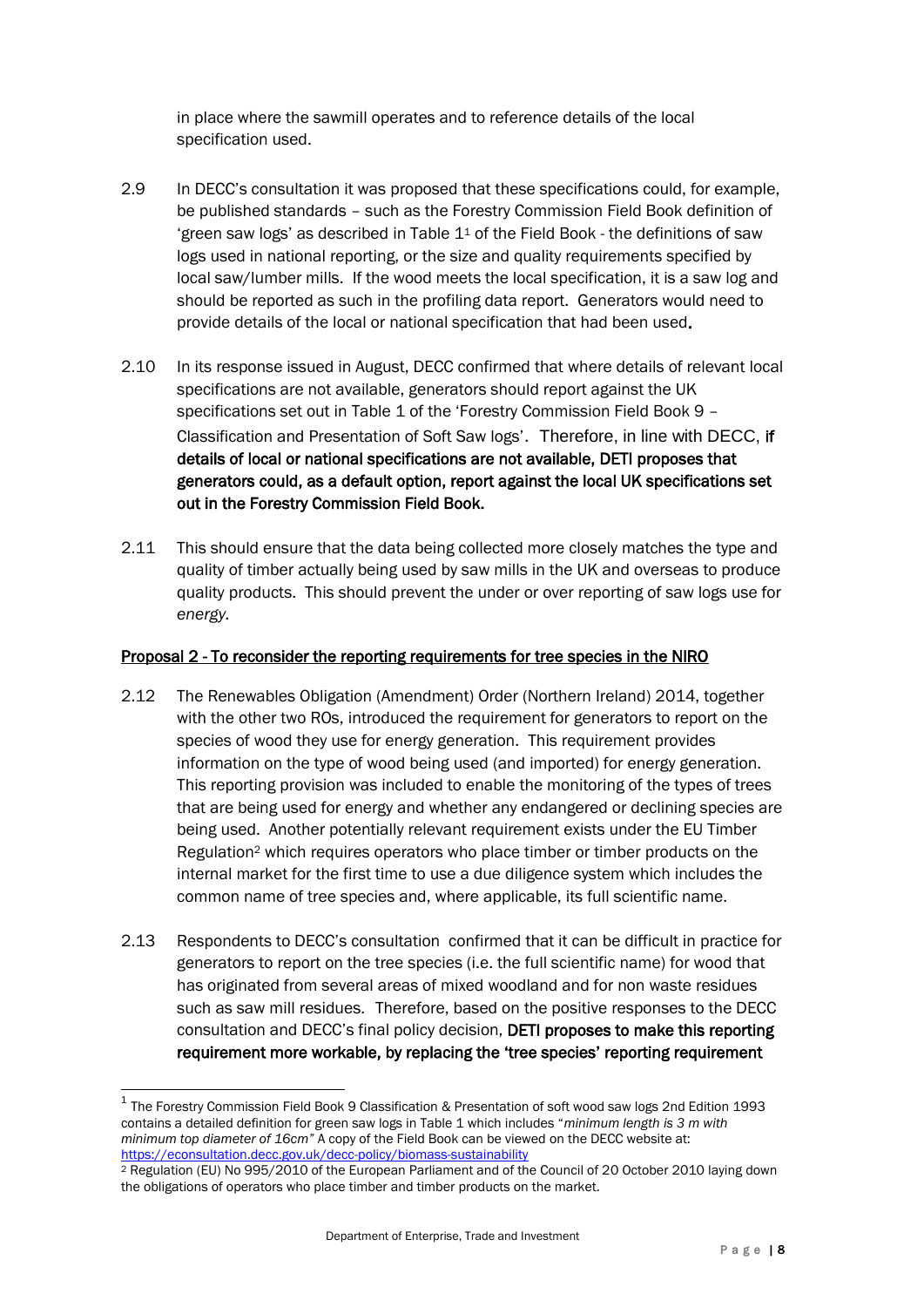with a requirement for generators to report on the proportion of wood used which is 'hardwood' and the proportion which is 'softwood'. We also propose to include a requirement for generators to report on whether any of the wood used was likely to have come from protected or threatened species (and if so, to name that species). This will simplify the administration of this reporting provision but taken with the other required wood profiling information will still provide us with useful information about the wood being used for bioenergy.

- 2.14 Hardwood will be defined as deriving from a broadleaf tree and softwood from a coniferous tree. The list of protected/threatened species would be based on the Convention on International Trade in Endangered Species<sup>1</sup> (CITES) Appendices and on The International Union for Conservation of Nature<sup>2</sup> (IUCN) 'Red List of threatened species'.
- 2.15 These definitions and inventories are publicly available and widely understood by the sector. Given the usual distinct physical properties of hard and soft wood it should, in practice, be more straightforward for generators and the supply chain to identify these types of wood in individual consignments of wood and residues.
- 2.16 It is anticipated that the proposed changes to the reporting of tree species under the NIRO may help reduce the administrative burden on industry while at the same time increasing the value of the reported information.

#### Proposal 3 – To provide exemptions from the Timber Standard for certain categories of wood for the NIRO

- 2.17 In October 2013 and consistent with the other two ROs, DETI announced its decision to bring in sustainable forest management criteria under the NIRO for the use of solid biomass or biogas that is, or is made from, wood3.
- 2.18 The sustainable forest management criteria are set out in DECC's Timber Standard for Heat and Electricity, (the 'Timber Standard'4) published in February 2014. This draws on the principles set under the UK Government Timber Procurement Policy (UK-TPP) and cover a range of social, economic, and environmental considerations that are part of good sustainable forest management practices and are based on internationally agreed criteria. In practice, to meet the Timber Standard criteria, wood must either be sourced from a recognised forest certification scheme (this is known as Category A evidence under the UK-TPP) or provide bespoke evidence to demonstrate that it has been sustainably sourced (known as Category B evidence under the UK-TPP).
- 2.19 The Central Point of Expertise for Timber procurement by the public sector (CPET) provides information on its website<sup>5</sup> on Category A and B evidence under the UK-

<sup>1</sup> <sup>1</sup> CITES Appendices 1, II and III for flora - http://www.cites.org/eng/app/appendices.php

<sup>2</sup> See ICUN Red List of threatened species at[: http://www.iucnredlist.org/about/introduction](http://www.iucnredlist.org/about/introduction) 

<sup>3</sup> [http://www.detini.gov.uk/government\\_response\\_to\\_biomass\\_sustainability\\_consultation.pdf?rev=0](http://www.detini.gov.uk/government_response_to_biomass_sustainability_consultation.pdf?rev=0) <sup>4</sup> Timber Standard for Heat and Electricity (February 2014) -

[https://www.gov.uk/government/uploads/system/uploads/attachment\\_data/file/278372/Timber\\_Standard\\_fo](https://www.gov.uk/government/uploads/system/uploads/attachment_data/file/278372/Timber_Standard_for_Heat_and_Electricity_under_RO_and_RHI_-_10-Feb-2014_for_pdf_-_FINAL_in_new_format.pdf) r\_Heat\_and\_Electricity\_under\_RO\_and\_RHI\_-\_ 10-Feb-2014\_for\_pdf\_-\_FINAL\_in\_new\_format.pdf

<sup>5</sup> [www.cpet.org.uk](http://www.cpet.org.uk/)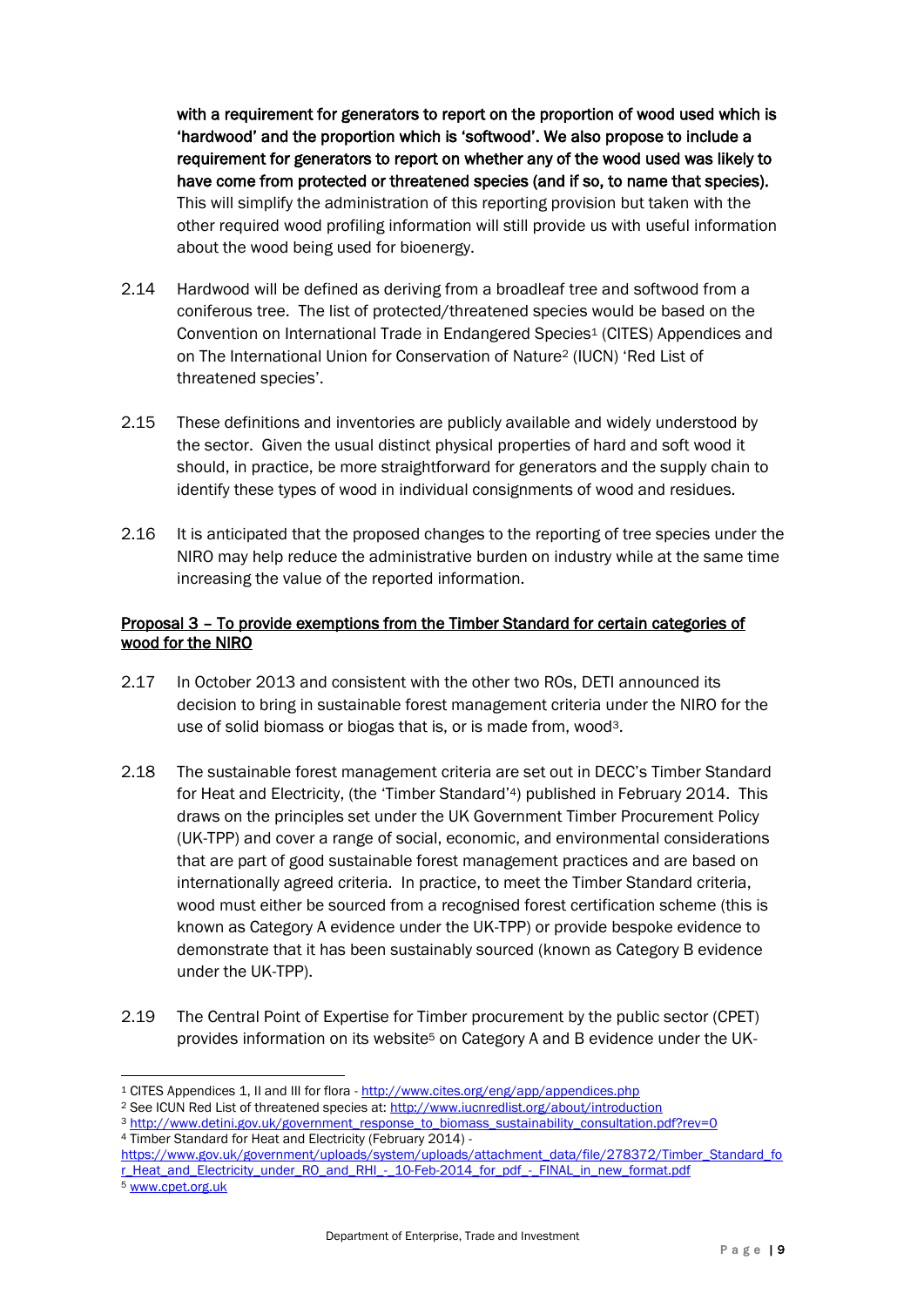TPP. CPET have developed a Framework to provide support to both purchasers and suppliers on the provision and assessment of bespoke evidence with respect to the UK-TPP for Government. CPET is currently developing advice notes $4$  to support the Timber Standard implementation and expect to publish these in the autumn.

- 2.20 The Timber Standard does not apply to waste wood or to wood used to make bioliquids. The Timber Standard applies to all other biomass that is wood or derived from wood, even if the wood did not come from a forest. From June 2014, generating stations over 50kW have been required to report against the Timber Standard under the NIRO. From April 2015, it is intended to make compliance with the Timber Standard mandatory for stations of 1MW and above in order to receive ROCs.
- 2.21 In its consultation of June 2014, DECC proposed providing exemptions from the Timber Standard for residues from arboriculture, diseased wood, and trees being removed from areas which are being restored for ecological reasons. This was based on feedback from industry which indicated that compliance with the Timber Standard would be very difficult for these types of woody materials, without significant bureaucracy and it was suggested that failure to exempt this material could lead to it being disposed of in an unsustainable manner, either by burning in situ without energy recovery or sent to landfill.
	- (i) Residues from arboriculture. In DECC's Government Response published in August 2014, it was confirmed that arboricultural arisings would be exempted from the sustainability requirements of the Timber Standard for the RO. Arboricultural arisings comprise/will be defined as material that is removed as part of tree surgery, management of municipal parks and verges of roads and railways.

DECC have confirmed that where industry seek to rely on these exemptions under the RO, it will be for the biomass supplier or generator operator to provide Ofgem with evidence verified as part of the annual sustainability audit reports which allows the regulators to determine that the relevant exemption has been met. Operators can discuss with Ofgem the type of evidence which they would consider acceptable for verification, bearing in mind that it will be a legal requirement under the European Timber Regulation (EUTR) to collect information about the origin of such material.

(ii) Diseased wood for example trees removed under Statutory Plant Health Notices. In its Government Response, DECC confirmed that following further analysis and discussion with technical experts at the Forestry Commission regarding UK and international sustainable forest management and disease control policies, it had identified potential serious unintended consequences of the proposed exemptions on wider forest management practices. Diseased trees are therefore not exempt from the Timber Standard.

<sup>1</sup>  $1$  CPET intends to produce 3 advice notes to support the Timber Standard: Woodfuel Bioenergy and Sustainable Forest Management Advice Note; Checklist for Regional Supply Base Evaluation; Mass Balance Guidance for non-certified woodfuel.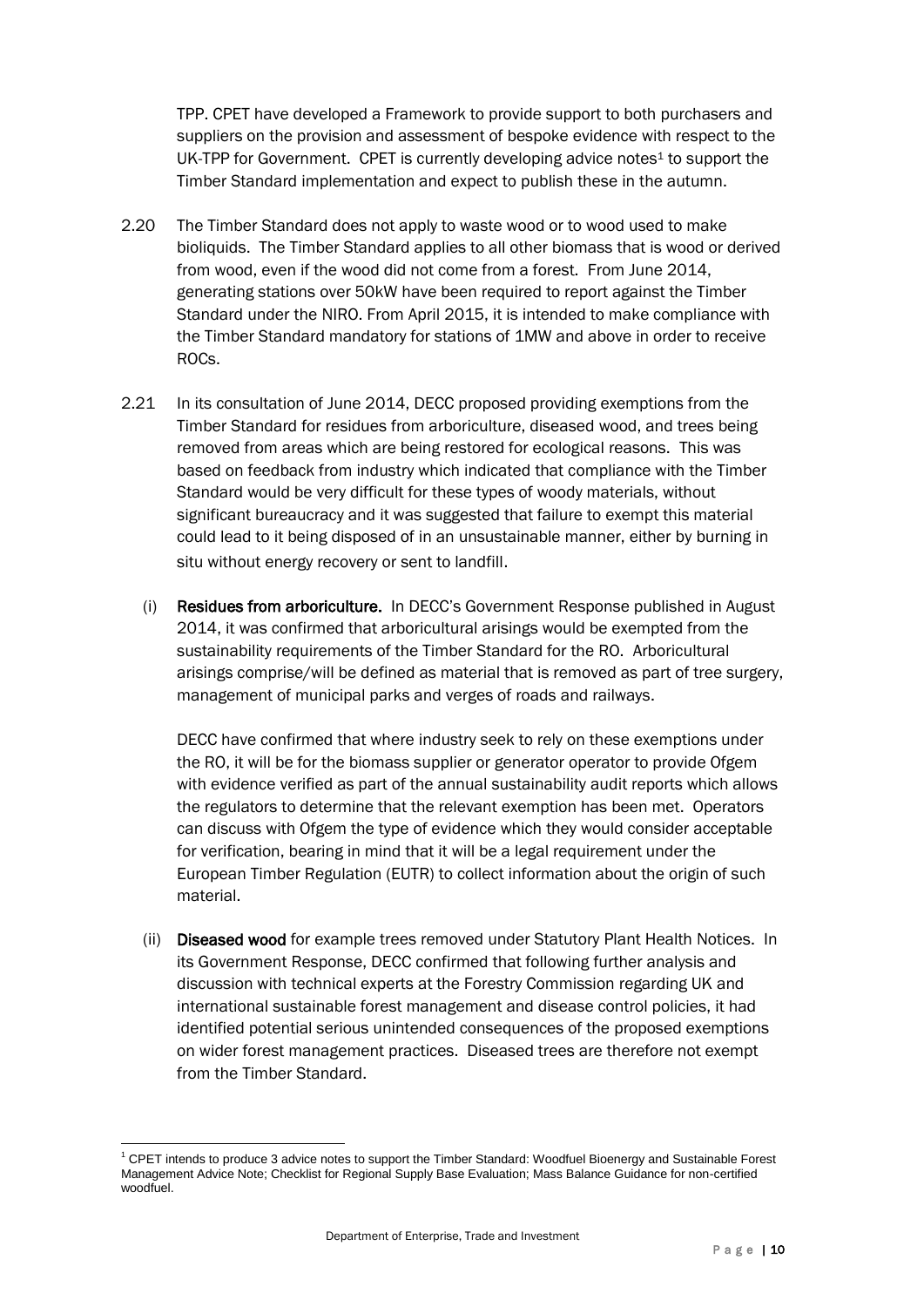(iii) Trees being removed from areas for ecological reasons (for example to restore grassland/wetlands). DECC note that whilst trees removed in this category are only likely to form a minor component of supply, any decision to remove trees will be subject to regulatory controls and processes, such as Environmental Impact Assessments in the EU. Indeed, where trees cleared for ecological reasons originate from areas managed as part of a wider forest, it would not be difficult to include them as part of the normal arrangements for forest management. These include international certification schemes, approved forest plans and felling licences - or comparable controls in other countries. Where these do not apply, there would still be relevant approvals and, for all fuel wood sold in the EU, details would be required under the EU Timber Regulation.

Where trees are removed as part of an ecological restoration project on non-forest land (for example, to restore heathlands, grasslands or wetlands etc.), a high level of evidence should be available (as set out above). However, as with arboricultural arisings, it is unlikely that this evidence would meet the sustainability provisions of the Timber Standard.

DECC therefore confirmed in its government response in August that an exemption from the Timber Standards is appropriate for material from ecological restoration where it originates from non-forest land.

- 2.22 In line with the position in Great Britain, DETI therefore proposes to amend the NIRO legislation to exempt from the Timber Standard residues from arboriculture, and trees and wood being removed for ecological reasons where it originates from nonforest land. This will help to maximise the environmental and economic benefits of this otherwise low value woody material. Where a generator of 1MW and above seeks to rely upon these exemptions, it will need to be verified as part of the annual sustainability audit report.
- 2.23 In the case of trees removed for ecological reasons in order to ensure that the exemption is being used appropriately, it is proposed that the following evidence should be provided for verification as part of the audit process; name of the ecological project, location, link to website with project information, amount of material in total expected to be extracted for bioenergy purposes and, where relevant, the name and reference number of any grant awarded.

#### Wind blow

- 2.24 In DECC's consultation in June 2014, DECC asked for evidence on the potential use of 'wind-blow' in bioenergy and asked for stakeholders views on whether 'wind-blow' should also be exempt from the Timber Standard and if so how it might be defined and what sort of evidence could be used to determine that wind blow wood is being correctly reported.
- 2.25 In its Government Response in August, DECC confirmed that wind blow will not be exempted from the Timber Standard at this stage. The main reasons being the arguments set out in relation to diseased trees. Based on the evidence received by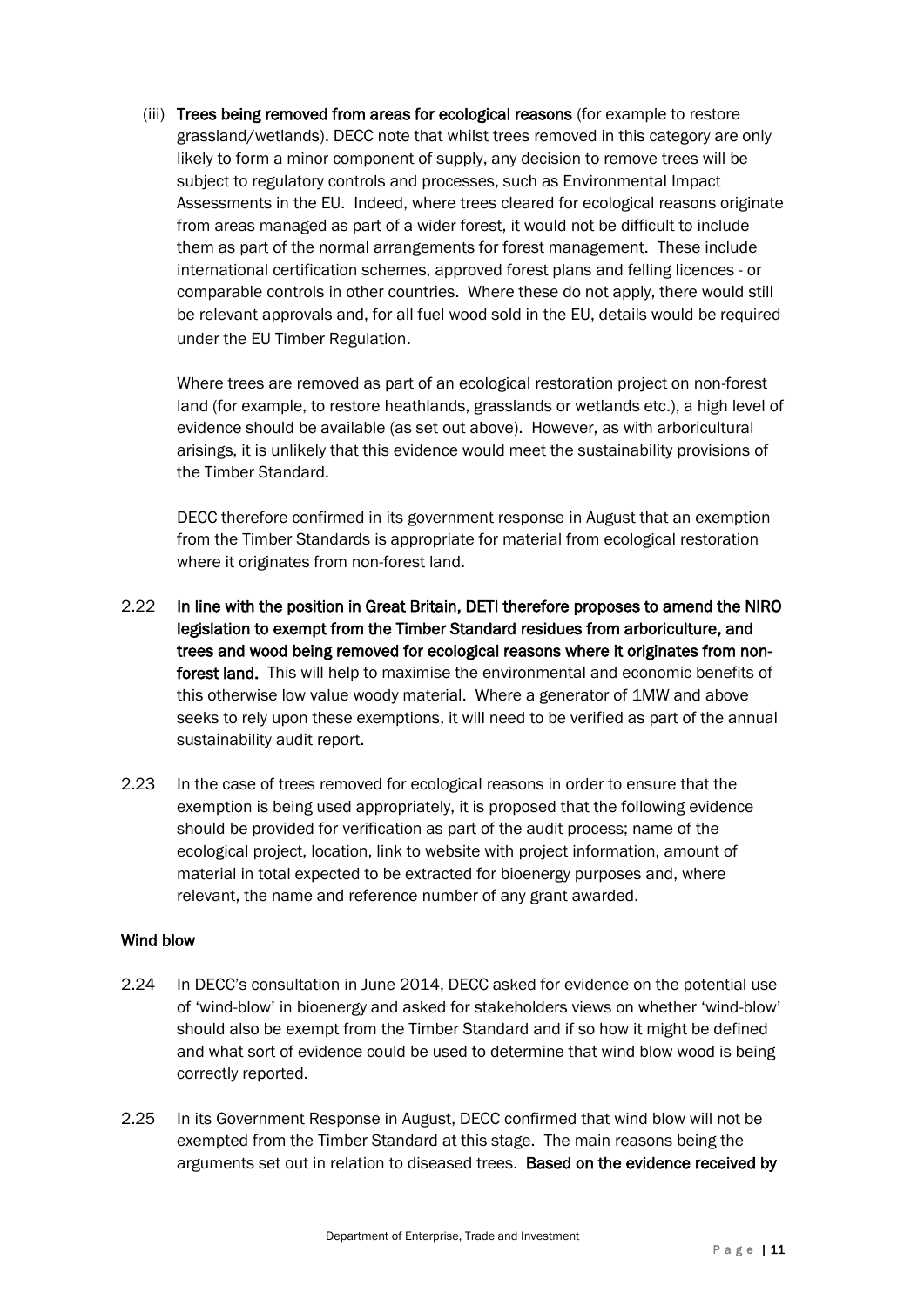DECC and the potential unintended consequences in relation to diseased wood, DETI proposes not to exempt wind blow from the Timber Standard at this stage.

#### Residues from sawmills

2.26 It was also suggested to DECC that residues from saw mills should be exempt from the requirements of the Timber Standard. However, there are concerns that such derogation could, depending on future market prices, create a financial incentive to adapt sawmill processing techniques to produce more residues than is necessary during the production process. In line with DECC's final policy decision, DETI proposes that non waste residues produced by saw mills should continue to be covered by the requirements of the Timber Standard.

#### Proposal 4 – To add 'highly biodiverse grasslands' to the list of protected land types for the NIRO

- 2.27 From 2011, operators of generating stations using bioliquids under the NIRO have been required to comply with land criteria, as set out in Article 17 of the Renewable Energy Directive, in order to receive support. There are some exceptions for bioliquids produced from waste and residues (other than agricultural, aquaculture, fisheries and forestry residues). In the case of solid biomass and biogas, operators of generating stations over 50kW have been required under the NIRO to report against the same land criteria, with similar exceptions for waste and certain residues, as well as exceptions for landfill gas and sewage gas. (In Northern Ireland, from June 2014, solid biomass and biogas that is, or is derived from, wood must report against the Timber Standard in place of the land criteria).
- 2.28 From April 2015 it is intended to make compliance with the land criteria mandatory for those generating stations of 1MW and above that use non-wood solid biomass or biogas in order to receive ROCs. There will be exceptions for waste, certain residues, landfill gas, sewage gas and animal excreta.
- 2.29 The land criteria in the Renewable Energy Directive consist of a list of protected categories of land, including primary forest, wetlands and peatland. It also includes a category for highly biodiverse grassland that is:
	- (i) Natural, namely grassland that would remain grassland in the absence of human intervention and which maintains the natural species composition and ecological characteristics and processes; or
	- (ii) Non-natural, namely grassland that would cease to be grassland in the absence of human intervention and which is species-rich and not degraded, unless evidence is provided that the harvesting of the raw material is necessary to preserve its grassland status.
- 2.30 The Renewable Energy Directive requires the European Commission (EC) to establish the criteria and geographic ranges to determine which grassland is to be regarded as highly biodiverse grassland. The EC is expected to adopt a Regulation in autumn 2014 establishing the criteria for 'highly biodiverse grasslands' for the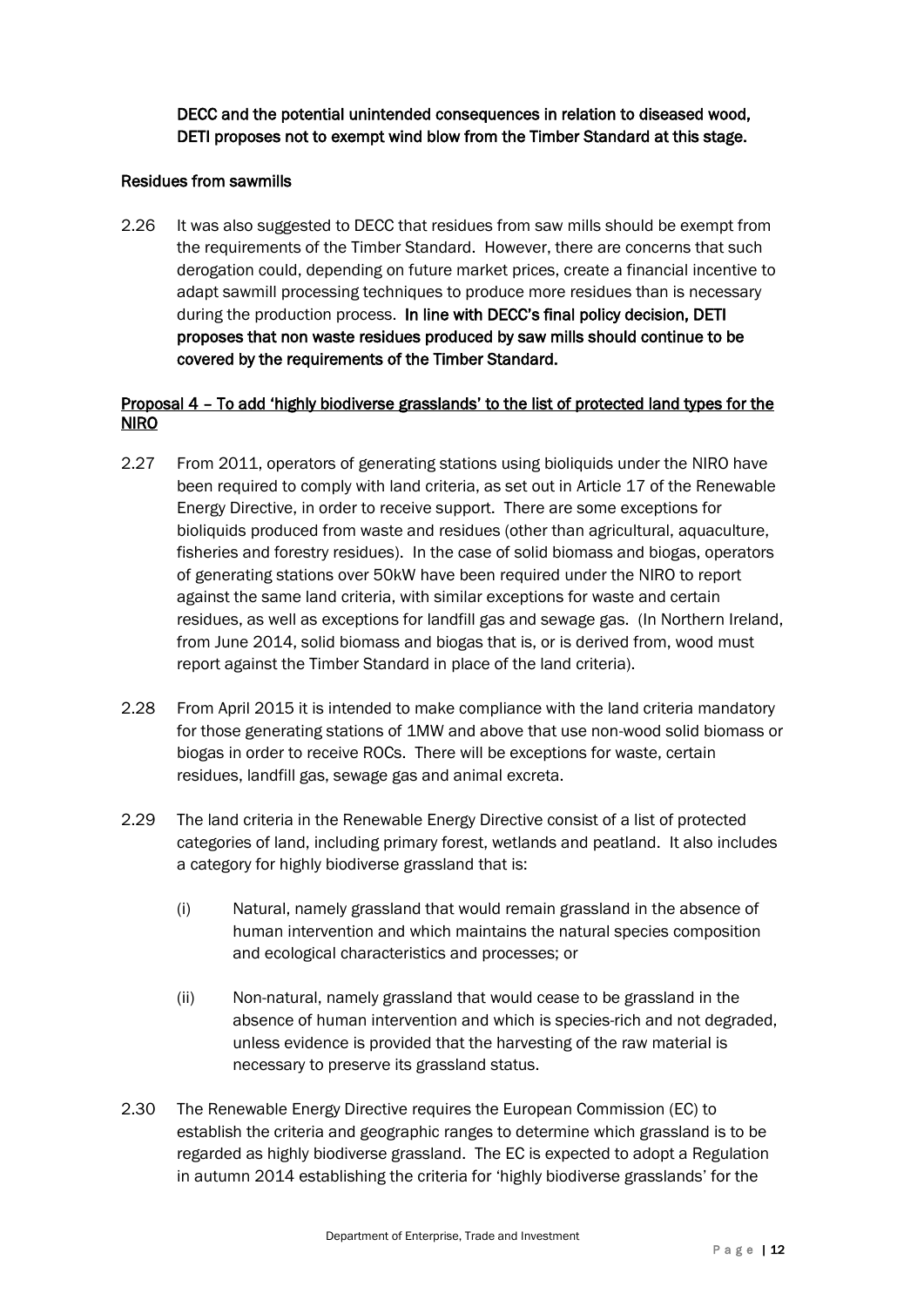purposes of bioliquids<sup>1</sup>. DETI therefore proposes to add 'highly biodiverse grasslands' to the land criteria under the NIRO, in line with the other two ROs.

2.31 The introduction of the provision at this stage should help to avoid biomass being sourced from such grasslands. It will maintain consistency in the land criteria requirements between bioliquids and solid and gaseous biomass. It should therefore have been generally anticipated by potential users of biomass and we do not expect there to be any significant implications for biomass availability to Northern Ireland generators as a result of this proposed change.

#### Proposal 5 – Averaging of Greenhouse Gas Emissions across the year in the NIRO

- 2.32 The October 2013 DETI Government response to the supplementary consultation on biomass sustainability stated that ROCs would be issued on a monthly basis where the average GHG emissions of the consignments of solid and gaseous biomass used during that month were within the annual GHG targets set out in the Government Response. This creates a risk that ROCs might be issued for consignments of solid or gaseous biomass that meet the GHG criteria when calculated on the monthly basis, but fail to meet the GHG criteria when calculated on an annual basis.
- 2.33 DETI, in line with the GB position, proposes to address this risk by issuing ROCs on a monthly basis only for those individual consignments that meet the GHG threshold. For any consignments that are above the GHG threshold but below the relevant ceiling, the ROCs would be withheld until the end of the obligation period. At the end of the obligation period, the annual average GHG emissions from all of the consignments of solid and gaseous biomass would be calculated, and only if it is below the GHG threshold, would the withheld ROCs be issued. A flow chart depicting this process is set out below:

 $1$  draft of the Commission Regulation can be found at

<u>.</u>

[http://ec.europa.eu/transparency/regcomitology/index.cfm?do=search.documentdetail&R4F9ljqc7JwOIZKU](http://ec.europa.eu/transparency/regcomitology/index.cfm?do=search.documentdetail&R4F9ljqc7JwOIZKU6R+jkO3VHGpxAa2+l3dJHmMDDvSBuE2177sL3dMBpRfefPrJ) [6R+jkO3VHGpxAa2+l3dJHmMDDvSBuE2177sL3dMBpRfefPrJ](http://ec.europa.eu/transparency/regcomitology/index.cfm?do=search.documentdetail&R4F9ljqc7JwOIZKU6R+jkO3VHGpxAa2+l3dJHmMDDvSBuE2177sL3dMBpRfefPrJ)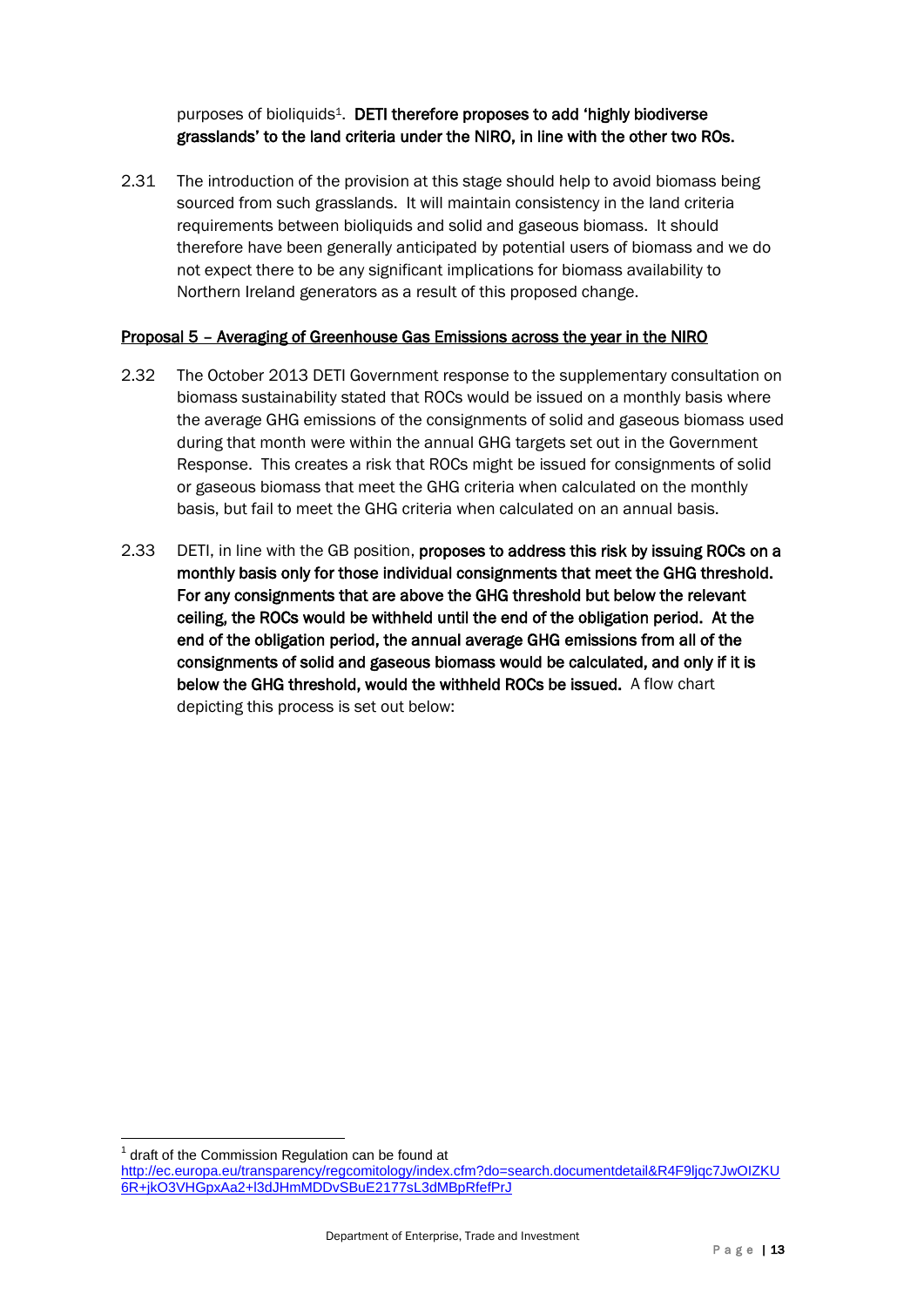

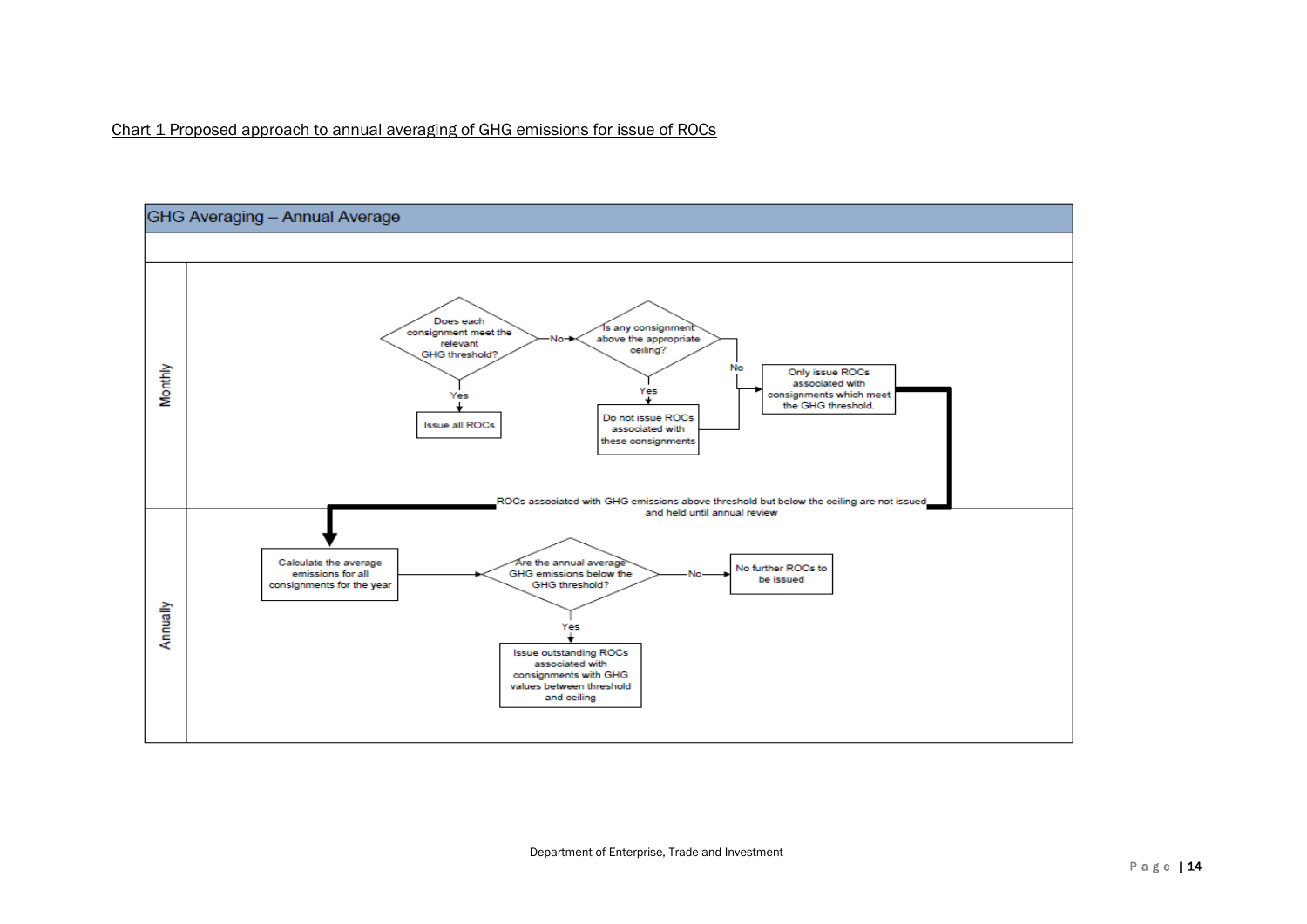2.34 Analysis by DECC suggests that this proposal to withhold ROCs until the end of the obligation period where the GHG emissions of the consignment exceed the GHG threshold is likely to have a neutral impact on the overall number of ROCs that would be issued. It will remove the risk of ROCs being issued for consignments of solid biomass or biogas that exceed the GHG threshold when the annual average GHG emissions of all consignments also exceed the GHG threshold. Therefore, it avoids the need for claw back. But it does mean that generators will have to wait until the end of the obligation period before receiving ROCs for any consignments that exceed the GHG threshold. And if the annual average GHG emissions of all consignments of solid biomass and biogas used by the station is above the GHG threshold, generators will not receive ROCs for any of the consignments that were above the GHG threshold. This will actively encourage generators to work hard to bring down the annual average GHG emissions should they have issues with any particular consignments.

#### Default GHG value

2.35 In order to calculate an annual average, it is necessary to determine the GHG emissions from each consignment of solid biomass or biogas used by the generating station. Where the greenhouse gas emissions from a consignment are not known, or cannot be sufficiently verified, it is proposed to assign a default value to that consignment, for the purpose of the calculation of the annual average GHG emissions. The default will need to be sufficiently high to discourage its use in place of actual values where the actual GHG emissions of the consignment are suspected to be high. In line with DECC's final policy decision, DETI proposes to set the default in line with the fossil fuel comparator for electricity production given in the Renewable Energy Directive. This is 91g CO2 eq per MJ or 327.6 kg/MWh.

#### **Consultation Question**

The Department welcomes views on the above five proposals. If you disagree with any of the proposals please say why with evidence.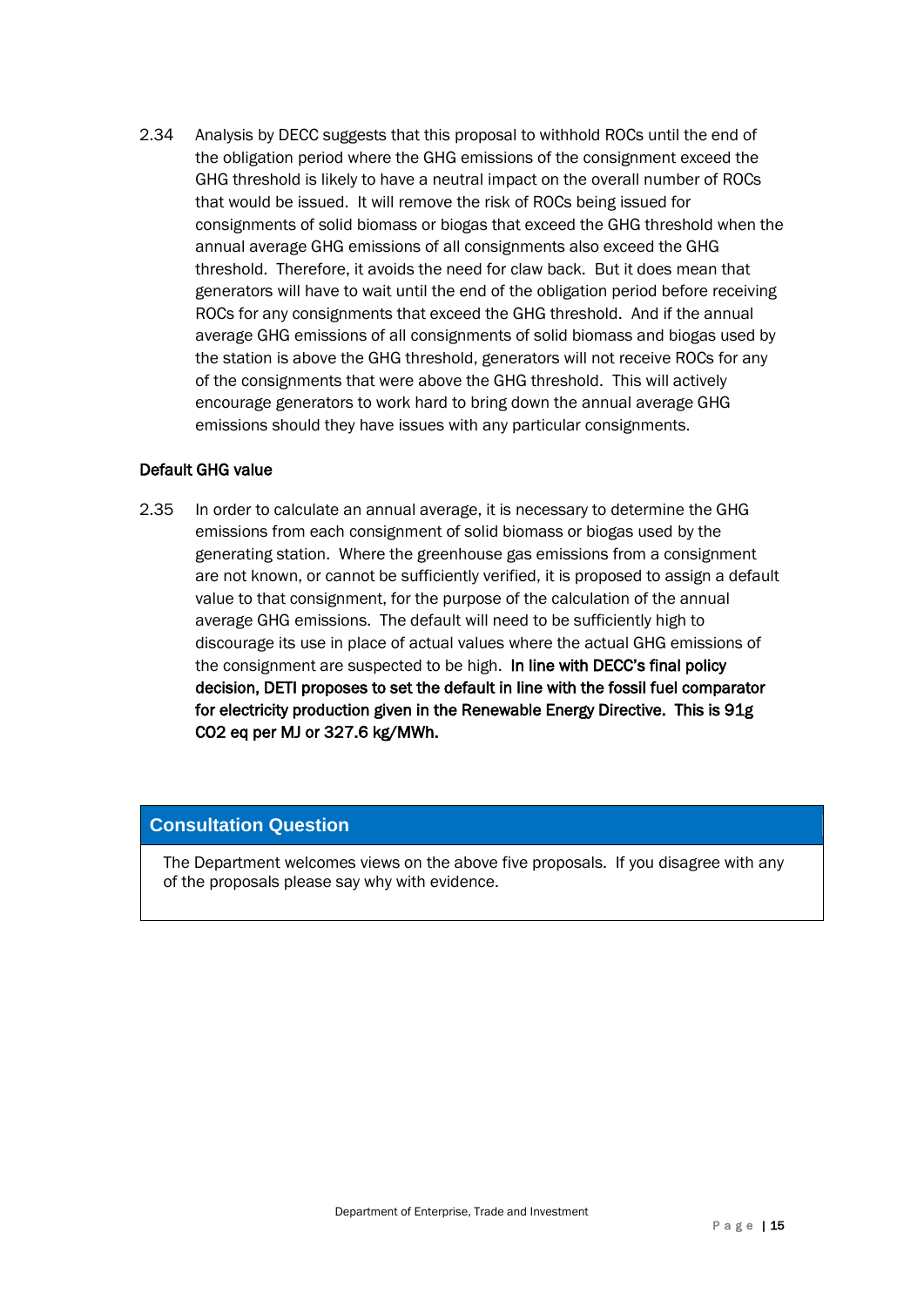### Annex A –Equality Assessment

Under section 75 of the Northern Ireland Act 1998, the Department is required to have due regard to the need to promote equality of opportunity:

- between persons of different religious belief, political opinion, racial group, age, marital status or sexual orientation;
- between men and women generally;
- between persons with a disability and persons without; and
- between persons with dependants and persons without.

In addition, without prejudice to its obligations above, the Department is also required, in carrying out its functions relating to Northern Ireland, to have regard to the desirability of promoting good relations between persons of different religious beliefs, political opinions or racial group.

We have carried out an equality screening exercise in relation to these proposed changes and found that it does not have any significant equality impact. A full Equality Impact Assessment, therefore, is not required. The equality screening form is available to read on the DETI website1.

 1 [Insert website link to Equality Screening Form]